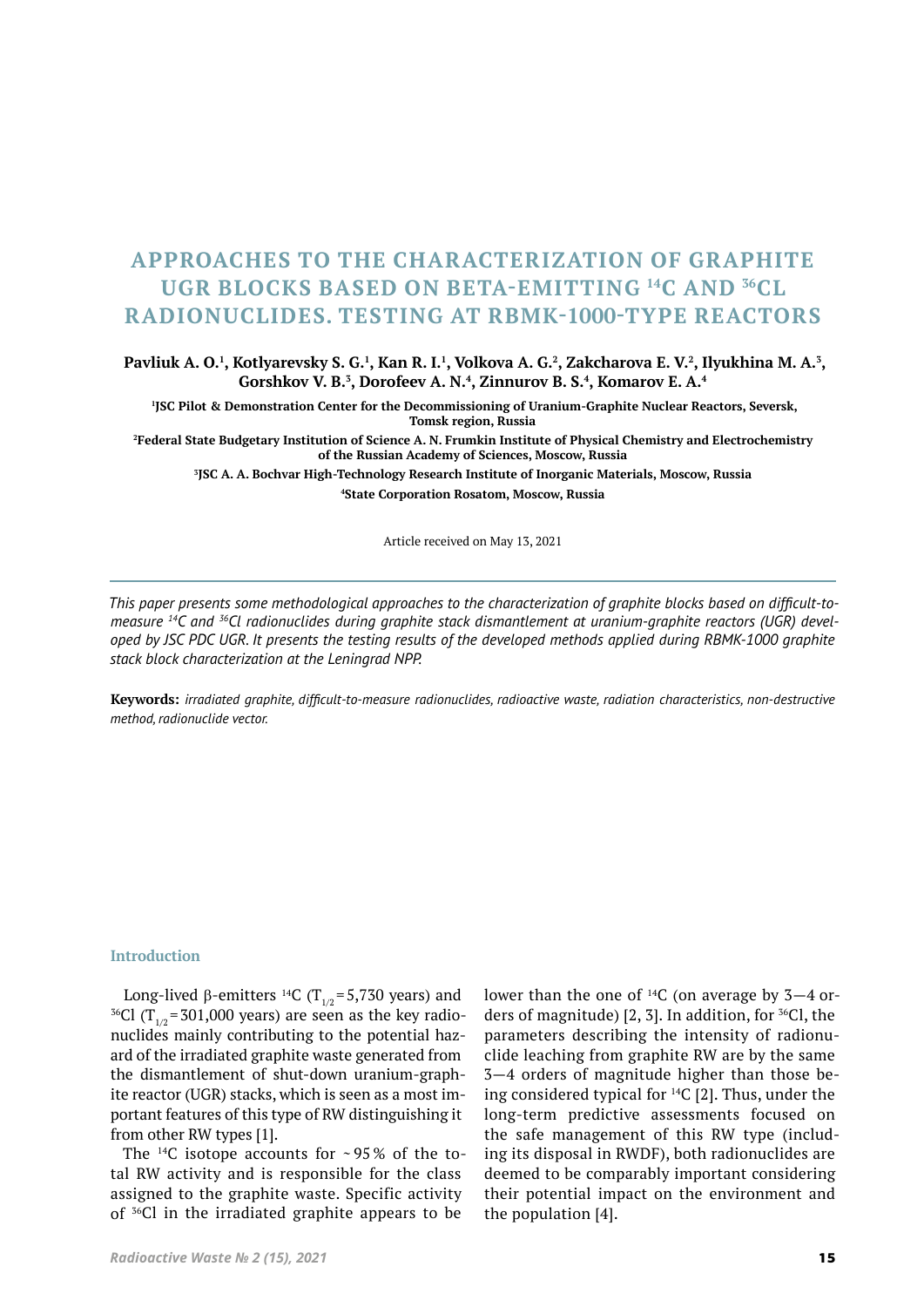# **Relevance and issues associated with the characterization of graphite RW by <sup>14</sup>С and <sup>36</sup>Сl**

When it comes to the demonstration of graphite RW management safety, graphite RW characterization by  $\beta$ -emitting <sup>14</sup>C and <sup>36</sup>Cl is considered as a crucial aspect no matter which design option is ap‑ plied for the decommissioning of uranium-graphite reactors. If the entombment option is considered than the amount of these isotopes accumulated in the graphite stack of the reactor appears to be essential. This parameter is seen as a crucial one when it comes to the predictive calculations of radionuclide releases from a disposal facility being under development. If the "immediate dismantlement" option is chosen, the class of graphite RW is specified based on the characterization process along with an appropriate disposal method. At the same time, data on graphite RW parameters as regards <sup>14</sup>C and <sup>36</sup>Cl and their leaching rate are essential to demonstrate the safety of the selected disposal option and to specify the acceptance criteria for a particular RWDF [5].

Complete dismantlement of a reactor unit (including the graphite stack) is seen as an essential feature of reactor decommissioning assuming the "immediate dismantlement" option. Therefore, packaging of the removed URG graphite blocks accounts for a stage of graphite RW management process.

In this case, certification of the filled packages (containers) will be seen as a required procedure. During such certification, isotopic composition, average specific and total activity of radionuclides contained in the RW packages should be specified for each RW package. In case of graphite RW, during the graphite UGR stack dismantlement such RW package certification according to 14C and 36Cl isotopes is considered as a serious methodological

problem.<br><sup>14</sup>C ( $E_{\text{pmax}}$  = 156 keV,  $E_{\text{pav}}$  = 49 keV) and <sup>36</sup>Cl  $(E_{\text{Bmax}}= 710 \text{ keV}, E_{\text{Bav}}=251 \text{ keV})$  isotopes are pure β-emitters belonging to the category of difficultto-measure radionuclides. Methods providing the direct detection of the spectra emitted by these isotopes (without sampling and sample preparation) cannot be applied to determine the activity characteristics of packages with irradiated graphite (which is typical for the vast majority of pure β-emitters mixed with other radionuclides). Therefore, assuming all currently applied methods, to specify the inventory of <sup>14</sup>C and <sup>36</sup>Cl radionuclides present in the irradiated graphite, a rather long flowchart should be implemented, including the following steps:

• sampling;

• sample manufacturing;

- preliminary treatment of samples;
- radiochemical separation of the "target radionuclide";
- production of a load;
- $\cdot$   $\beta$ -spectrometric analysis.

These methods have proven to be extremely ineffective, both technically and economically, when applied for the certification of packages with dismantled UGR graphite blocks due to the large number of such blocks (a graphite stack of one RBMK‑1000 reactor involves over 35,000 blocks).

**Assessing the opportunities for applying the Radionuclide Vector method in the characterization of graphite RW by 14C and 36Cl**

The Radionuclide Vector (or isotopic correlation method, scaling factor method) is seen as a method proposed to certify the RW packages under the above conditions [6—8]. In this case, the inventory of difficult-to-measure radionuclide is measured according to the radiation spectrum of another (easy-to-measure) radionuclide, the activity of which is associated (correlated) with the activity of the considered radionuclide.

This ratio can be of a physical origin (a decay chain). A case in point is the identification of the <sup>238</sup>U isotope content according to the gamma radiation spectrum of the  $234$ mPa isotope. The second option suggests that the isotopes are not considered as links of the same decay chain, but the activity of the isotope of interest is unambiguously related to the activity of the measured isotope through the parameters of irradiation-driven accumulation. This case can be exemplified by the identification of 59, 63Ni isotope content in irradiated stainless steels based on the gamma radiation spectrum of the  $^{60}Co$ isotope.

The option suggesting that the "radionuclide vector" is built along the  $^{14}C$  and  $^{36}Cl$  radioactive decay chain is deemed impossible, since these radionuclides decay along a simple chain with stable isotopes being generated  $(^{14}N$  and  $^{36}Ar$ , respectively). After some 10 years of cool– ing following the final shutdown of the UGR, <sup>60</sup>Co isotope can be considered as the only reliably detectable gamma-emitting radionuclide of activation origin found in the graphite. However, in this case due to a number of reasons, the correlation between the specific activities of <sup>60</sup>Co relative to 14С and <sup>36</sup>Сl appears to be unsatisfactory due to huge ranges of uncertainty in the correlation coefficients. This is mainly explained by the fact that in unirradiated graphite, cobalt impurities vary over a wide range [9]:

• for graphite GR-220 – 0.7 $\cdot$ 10<sup>-7</sup> – 3.8 $\cdot$ 10<sup>-6</sup> wt%;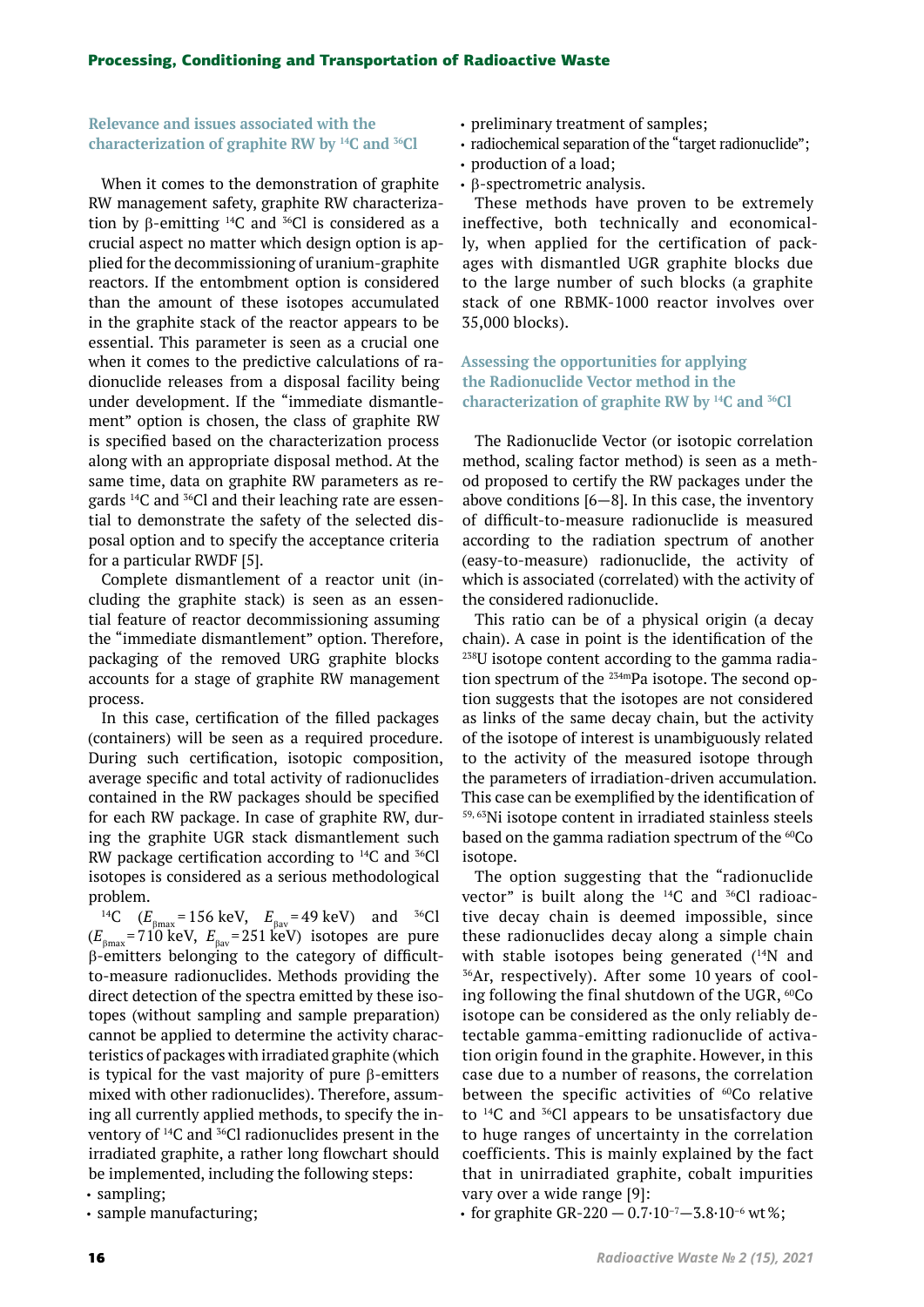• for graphite GR-280 – 2.1 $\cdot$ 10<sup>-7</sup> – 6.2 $\cdot$ 10<sup>-6</sup> % wt%.

Such variations in the cobalt content are typical both for different blocks within one stack and over the entire volume of an individual block. A similar situation is typical for the chlorine im‑ purity (<sup>35</sup>Cl) from which <sup>36</sup>Cl is formed [10]. In addition, the resulting uncertainty is somehow contributed by [11]:

- the nonlinearity of  ${}^{60}Co$  and  ${}^{36}Cl$  accumulation laws (in contrast to <sup>14</sup>C, the accumulation of which takes place according to a near-liner law);
- the dependence between the  ${}^{60}Co$  and  ${}^{36}Cl$  accumulation curves, the thermal neutron fluxes and the irradiation temperature.

Figure 1 presents the ratio of  $^{14}C$  and  $^{60}Co$  specific activities in graphite blocks of RBMK-1000 reactors units, namely of unit No. 2 and No. 3 of the Leningrad NPP. To construct the diagrams, applied were the experimental data of the Kurchatov Institute [12] and JSC PDC UGR obtained in 2018 and 2020–2021. Values are given for a series involving 43 graphite blocks. The series include blocks locat‑ ed along the entire height of the graphite stack (including the end reflectors) from the "plateau" cells of the reactor cores in power units No. 2 and No. 3 of the Leningrad NPP.

Experimental results (Figure 1) showed that relative to the average value, the ratio of 14C and  $60^{\circ}$ Co activities varies over a very wide range (from  $-99\%$  to  $+700\%$ ). The range of values for the ratio of <sup>14</sup>C and <sup>60</sup>Co activities amounts to almost 3 orders of magnitude. The ranges characterizing individual RW classes according to the existing RW classification system also amount to some 3 or‑ ders of magnitude. Obviously, in case of graphite RW certification, such big uncertainty in the isotope ratio is considered unacceptable. Thus, when graphite RW packages are certified according to this ratio, not only there is a high uncertainty

associated with the measured 14C activity, but also a high probability of overestimating or underestimating the RW class (considering that it is the  $14C$  content that governs RW assignment to a particular RW class). Thus, the "radionuclide vector" method cannot be applied to specify the activity characteristics of irradiated graphite packages in terms of 14C and 36Cl inventory.

# **Development of industry-specific instructions (methods) allowing graphite RW characterization by 14C and 36Cl**

Specific features related to the accumulation and spatial distribution of  $^{14}C$  and  $^{36}Cl$  in graphite UGR stacks were studied by JSC PDC UGR in 2019—2020. These studies also involved certain experts from specialized organizations of the A. N. Frumkin In‑ stitute of Physical Chemistry of the Russian Academy of Sciences and the Metrological Department of JSC VNIINM named after A. A. Bochvar. Based on them, other principles and algorithms enabling the certification of packages with graphite RW during the dismantlement of graphite UGR stacks could be developed [13]. These formed a basis for the methods developed to characterize the irradiated graphite by  $^{14}C$  and  $^{36}Cl$  isotopes, i.e., industry-specific instructions OI 001.911-2020 and OI 001.912-2020 [14, 15].

They involve the following main parts:

- a flowchart describing the sampling process from a graphite block (Appendix A);
- a method providing the measurement of radionuclide  $(14)$ C and  $36$ Cl) specific activity in irradiated graphite samples;
- a flowchart providing the certification of packages with graphite blocks by isotope content (<sup>14</sup>C or <sup>36</sup>Cl) during the graphite UGR stack dismantlement (Appendix B).



*Figure 1. Diagrams representing 14C and 60Co specific activity ratio for graphite blocks of RBMK-1000 power units No. 2 and No. 3 of the Leningrad NPP: 14C and 60Co activity ratios in individual graphite blocks in the series (left); function showing the distribution of graphite blocks in the series by 14C and 60Co activity ratios (right)*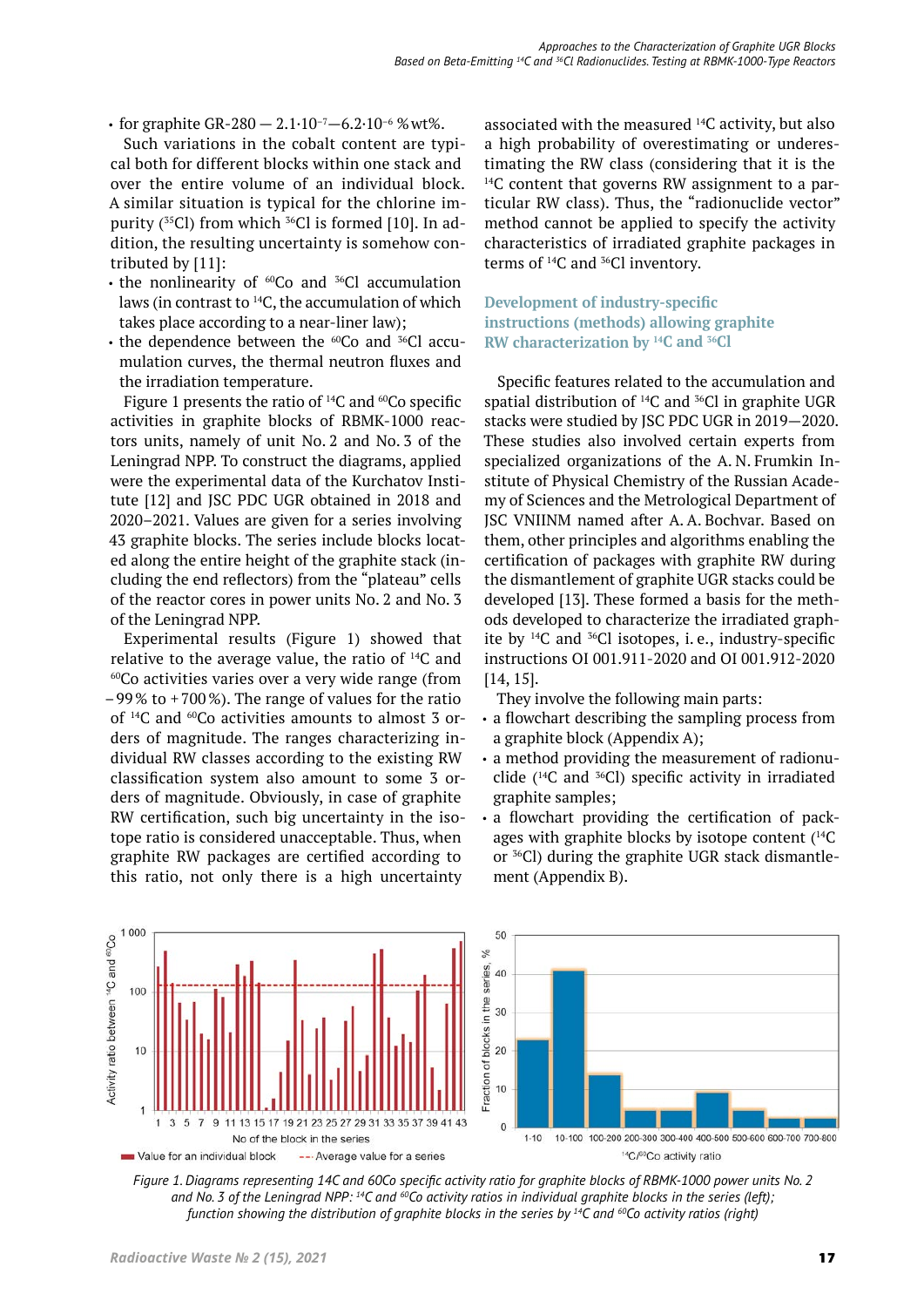

*Figure 2. The flowchart explaining how the regression dependencies can be obtained and applied during the characterization of graphite RW by 14C and 36Cl isotopes in accordance with OI 001.911-2020 [14] and OI 001.912-2020 [15]*

The proposed principle of RW characterization by  $^{14}C$  and  $^{36}Cl$  isotopes during the certification of packages with dismantled graphite blocks (Appendix B of OI 001.911-2020 and OI 001.912-2020 [14]) avoids mass measurements of samples under laboratory conditions. According to the principle laid down in Appendix B of OI 001.911-2020 and OI 001.912-2020 [15], 14C inventory contained in the blocks is identified based on regression dependences between the elevation mark of the block in the cell and the power generation of the cell (for fuel cells) expressed in relative fractions of the maximum. For 36Cl, the regression dependences are plotted based on the spatial distribution and the distribution function of graphite blocks according to the <sup>36</sup>Cl activity. Experimental data array on the <sup>14</sup>C and <sup>36</sup>Cl inventory present in the UGR stack is formed to plot relevant regression dependences under the comprehensive radiation survey. Figure 2 presents the flowchart explaining how the regression dependencies can be obtained and applied during the characterization of graphite RW by <sup>14</sup>C and <sup>36</sup>Cl isotopes in accordance with OI 001.911-2020 [14] and OI 001.912-2020 [15].

# **Practical evaluation of industry-specific instruction (method) application in the characterization of graphite stack blocks from RBMK-1000 type UGR**

Physical features of 14C accumulation suggest that the volume distribution of  $^{14}C$  is with a high degree of correlation governed by the spatial distribution of thermal neutron fluxes both over the volume of graphite stacks and individual graphite blocks which is typical for Russian-built UGRs (including RBMK-1000 reactor units) with  $^{14}C$  generation on gaseous nitrogen greatly contributing to its accumulation [17, 18]. Under the research performed, not only the cores sampled remotely from the

UGR graphite stacks were used in the experimental practical evaluation of the proposed methods: important statistics on the volumetric <sup>14</sup>C distribution was obtained regarding the graphite blocks removed from the graphite stack of PUGR ADE‑5. Figure 3 shows the appearance of an extracted block, whereas Figure 4 presents the axial distribution of 14C specific activity in this block.

Based on the studied spatial distribution, this block removed from the graphite stack of PUGR ADE 5 was certified by the Metrological Department of JSC VNIINM named after A. A. Bochvar. It was certified according to <sup>14</sup>C specific activity averaged over the block volume, as well as according to the volume distribution function for the <sup>14</sup>C specific activity. A Certificate for an Item Certified According



*Figure. 3. Graphite block removed from the graphite stack of PUGR ADE-5 after graphite sampling: side wall and end surface (left); graphite block sampling flowchart (right)*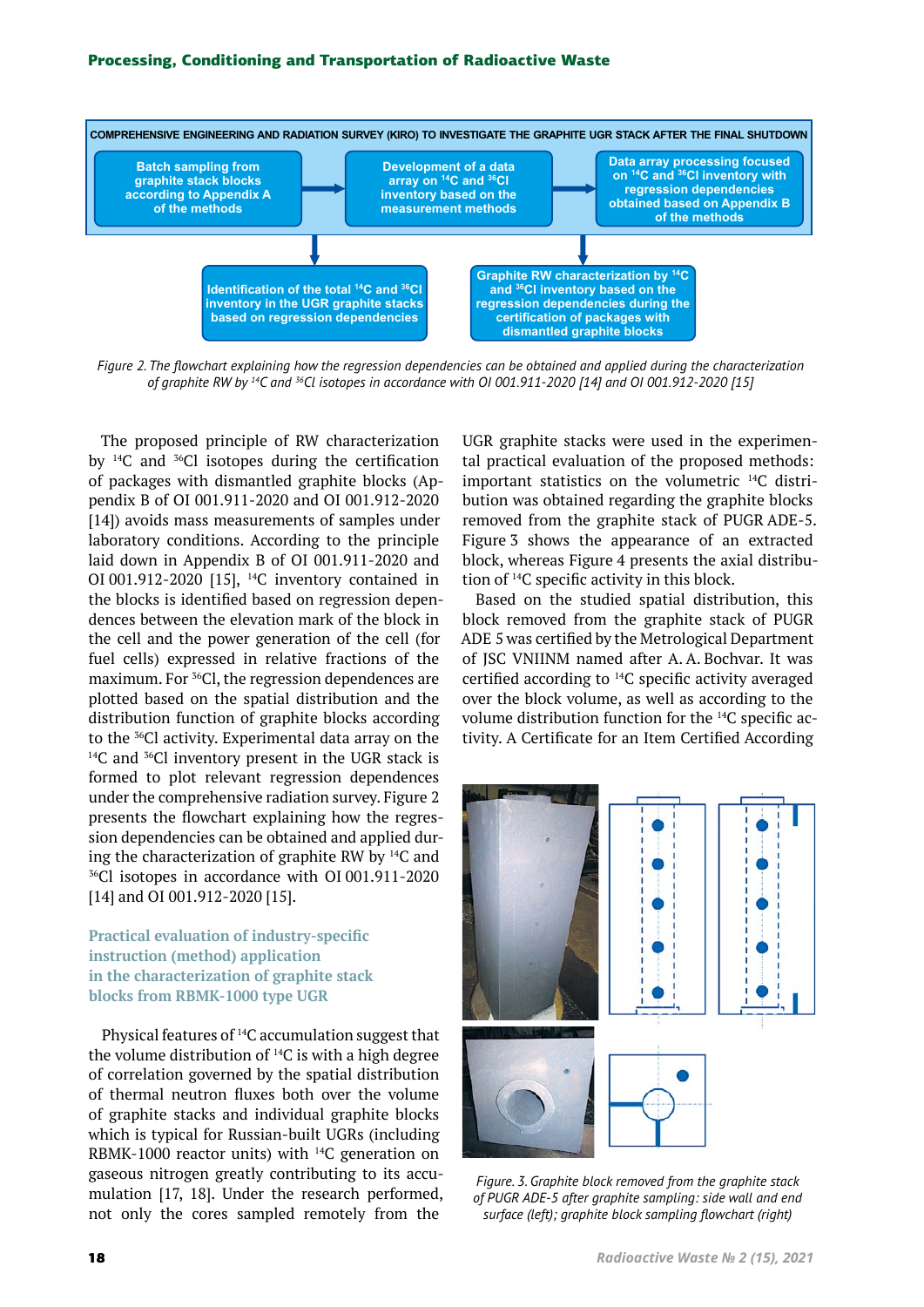

*Figure 4. Relative distribution of 14C specific activity along the height of a removed graphite block in two mutually perpendicular planes*

to 14C Activity (AO 95 505/531-27-2020) was issued. This block can be further used as a standard sample to check the correctness of already applied and newly developed measurement procedures (MP), to calibrate measurement tools, as well as to test possible options allowing express measurements of 14C inventory. Previously, practical experience was gained during the development of Industryspecific Standard Samples. In 2018, interlaboratory comparative tests (ICT) allowed to certify graphite batches No. 1, No. 2 and No. 3 as Industry-specific Standard Samples based on the 14C content [19]. Certificates for a Series of Items Certified Based for the Specific Activity of Carbon-14 Isotope (AO 95 505/532-3-2018; AO 95 505/532-3-2018; AO 95 505/532-3-2018) were issued following the certification. The certified items were included into the industry-wide register of certified items.

The flowchart for the certification of packages with graphite blocks according to <sup>14</sup>C isotope during the dismantlement of UGR graphite stacks using the OI 001.912-2020 method is based on the spatial distribution of  ${}^{14}C(A_c)$  specific activity found in the graphite blocks over the volume of the graphite stack. This distribution results from a thermal neutron flux during UGR operation and the energy generation from the cells of the graphite stack.

Regression dependences allowing to identify 14C specific activity in graphite blocks over the volume of the graphite stack are derived based on analytically processed experimental data from re‑ mote sampling (in accordance with Appendix A of the OI 001.912-2020) inside the UGR graphite stack volume and subsequent measurements of  $14C$  specific activity in the samples taken. Experimental studies focused on the spatial distribution of 14C specific activity in the graphite blocks over the volume of the graphite stack are implemented

under comprehensive engineering and radiation surveys of the UGR graphite stacks after the final shutdown and fuel unloading. Appendix B of the OI 001.912‑2020 presents a flowchart providing statistically representative arrays of samples taken from the graphite blocks over the volume of the graphite stack for the regression dependences.

Empirical regression dependences between 14C specific activity in graphite blocks and the elevation mark of the graphite stack and the power generation of the cell are derived based on the processed data sets. Appendix B of the OI 001.912‑2020 elab‑ orates on the flowchart allowing to obtain such dependences for cells with a standard fuel load, control and safety system cells, as well as side reflector cells.

According to the algorithm laid down in Appen $d$ ix B of the OI 001.912-2020, regression dependences presenting the 14C inventory were obtained for the cells of graphite stacks in the reactor core areas of LNPP-2 and LNPP-3 accounting for their characteristic range of power generation. Figure 5 presents the regression dependences obtained by JSC PDC UGR based on an experimental data array from relevant studies on the accumulation of 14C and 36Cl in RBMK-1000 graphite stacks of LNPP-2 and LNPP-3 in accordance with OI 001.912-2020.

Figure 5 shows that the maximum deviations from the regression dependences obtained according to OI 001.912-2020 as regards the main share of the experimental points (more than 95%) do not exceed 25%. This fact testifies the correctness of the algorithms and recommendations of Appendix B OI 001.912-2020 suggesting the application of these regression dependences during the characterization of dismantled graphite blocks and certification of packages containing them as regards the 14C inventory during the dismantlement of RBMK‑1000 reactor graphite stacks.

The regression dependences for the  $^{14}C$  inventory contained in graphite can differ significantly depending on the reactor type in question (RBMK, PUGR, AMB, EGP, etc.). Thus, for each specific type of reactor provided with identical grades of graphite and having similar operating parameters the regression dependences should be specified individually.

Appendix B of the OI 001.911-2020 methodology elaborates on the flowchart applied to certify packages with graphite blocks by the specific activity of 36Cl isotope during the dismantlement of UGR graphite stacks.<br><sup>36</sup>Cl (A<sub>cl</sub>) specific activity and in particular its

spatial distribution over the stack volume heavily depends on the variation in the  $35<sup>5</sup>$ Cl impurity content (impurity atoms in unirradiated graphite, from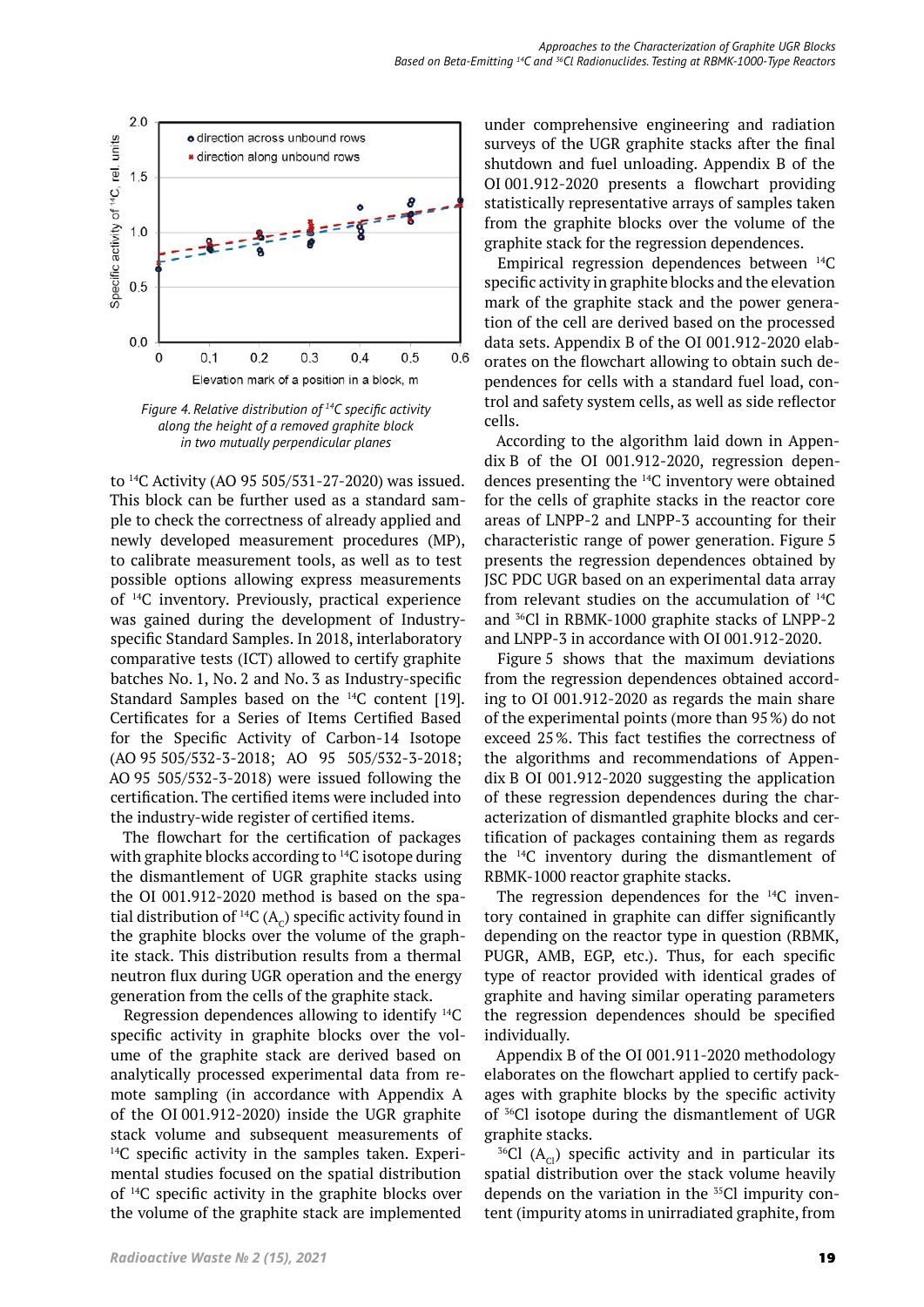

*Figure 5. Regression dependences for the 14C inventory obtained for the cells of graphite stacks in the reactor core areas of LNPP-2 and LNPP-3 accounting for their characteristic range of power generation: derived according to OI 001.912-2020 (left); with overlapping experimental points (right)*

which <sup>36</sup>Cl is formed) distributed over the volume of individual graphite blocks, as well as from block to block. The research has demonstrated that general regularities and correlations are not typical for the <sup>36</sup>Сl distribution along the height of individual cells inside the UGR graphite stacks (Figure 6).

<sup>36</sup>Cl isotope is distributed randomly over the graphite stack volume, but nevertheless its distribution stays within a certain range (Figure 6). Moreover, for the entire experimental data array on the height of the graphite stack, a tendency can be observed assuming its correlation with the altitude distribution of the neutron flux. However, the width of this range far exceeds the one being considered typical for the spatial distribution of thermal neutron fluxes in the stacks.

This phenomenon and its specific aspects are governed by several factors leading to a significant variation in its content [10, 18]. The functions

representing 36Сl distribution over the entire array of graphite samples taken from the UGR stack (both PUGR and RBMK-1000) are similar in their main values and parameters and can be described by the Poisson distribution (Figure 7).

The width of the range showing the  $36$ Cl inventory amounts to over two orders of magnitude. Most of the blocks (~70%) are associated with a range having a width of an order of magnitude or 100—1,000 Bq/g. To characterize the blocks during package certification according to the OI 001.911- 2020 method, the  $36$ Cl content is specified using the regression dependence of an axial distribution (Figure 6), as well as a function showing the distribution of the isotope content and relevant uncertainty indices identified for it (Figure 7). The resulting uncertainty in the identified <sup>36</sup>Cl specific activity is considered acceptable, since the 36Cl specific activity found in graphite blocks does not affect the



*Figure 6. Distribution of 36Сl content along the height of individual cells in the graphite stacks of RBMK-1000 reactors at LNPP‑2 and LNPP-3 (linear scale (left) and logarithmic scale (right))*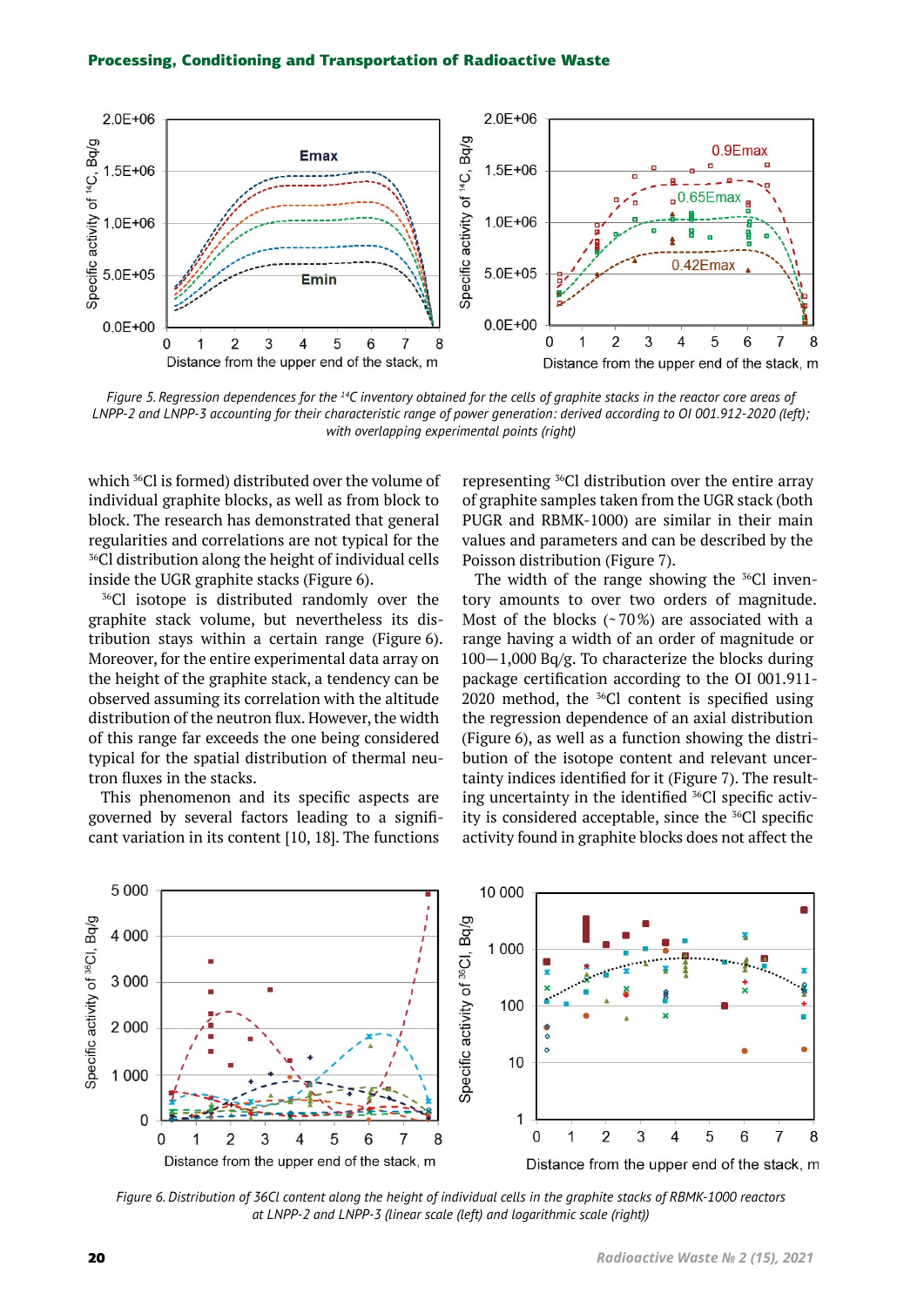

*Figure 7. Distribution function for the 36Сl content in RBMK-1000 graphite from LNPP-2 and LNPP-3*

RW class. The class is established based on the 14C isotope, the specific activity of which is on average 3—4 orders of magnitude higher than the one of <sup>36</sup>Cl.<sup>36</sup>Cl content in graphite typically does not exceed 5,000 Bq/g. Thus, even with the accepted measurement uncertainty of up to 90%, the average specific activity levels identified for the packaging will be definitely lower than the upper limit set for Class 3 RW (specific activity of  $10^4$  Bq/g). The actual uncertainty in the average specific activity of 36Cl found in graphite will depend on the size of the block samples, i. e., on their number in the package. Considering some  $\sim$  50 pcs. of blocks, the uncertainty in the average 36Cl specific activity considered for a waste package will be less than 50%.

According to Appendix B of OI 001.911-2020, the spatial distribution of <sup>36</sup>Cl specific activity contained in graphite blocks over the volume of the graphite stack and the distribution function of the blocks by the  $36$ Cl inventory (Figures 6, 7) can be identified by remote sampling (in accordance with Appendix A of OI 001.911-2020) in the volume of the UGR graphite stack and subsequent measurements of <sup>36</sup>Cl specific activity during the KIRO (using the same array of samples as in case of  $^{14}C$ ).

During package certification, the specific activity of 14C and 36Cl found in the graphite blocks removed during the dismantlement of the UGR graphite stack from a certain cell and located at a certain elevation is determined in accordance with empirical expressions of regression dependences.

When the removed blocks are placed into a package (container), the total activity of the container according to  $^{14}C$  or  $^{36}Cl$  can be identified by the following expression:

$$
A_{C,Cl}^{\Sigma} = \sum_{i=1}^{L} A_{C,Cli}
$$
 (1)

where *L* is the number of removed blocks in a package (container);  $A_{C,Cl}^{\Sigma}$  is the total activity of <sup>14</sup>C or <sup>36</sup>Cl in the removed blocks emplaced into a package (container), Bq;  $A_{C, \text{Cl}i}$  stands for <sup>14</sup>C or <sup>36</sup>Cl activity of the *i*-th block in a package (container), Bq.

The average specific activity of the package (container) with waste is determined based on  $A_{C,\text{Cl}}^{\Sigma}$ and the total mass of the blocks in a container.

Confirmatory measurements of samples taken from the blocks removed according to the present Methodology are recommended to be performed during the certification of packages (containers) in accordance with the procedure indicated in Appendices B of OI 001.911-2020 and OI 001.912-2020. Measurements are recommended to be performed for one or two blocks emplaced into a container. The blocks intended for control measurements are recommended to be selected among the blocks characterized by the maximum specific activity levels as regards <sup>14</sup>C and <sup>36</sup>Cl isotopes found in a package subject to certification.

### **Conclusion**

Based the studies focused on the specific aspects of <sup>14</sup>C and <sup>36</sup>Cl accumulation and their spatial distribution in UGR graphite stacks, Industry-spe‑ cific instructions (methods) OI 001.911-2020 and OI 001.912-2020 were developed providing the characterization of irradiated graphite by the specified isotopes. These instructions present:

- A technique allowing to measure the specific activity of radionuclides  $(14)$ C or  $36$ Cl) found in the irradiated graphite samples;
- A procedure for sample taking from graphite blocks;
- A procedure providing the certification of packages with graphite blocks by isotope  $(^{14}C$  or  $^{36}Cl)$ during the dismantlement of UGR graphite stacks.

Thanks to the principle proposed for graphite RW characterization by  $^{14}$ C and  $^{36}$ Cl isotopes during the certification of packages with dismantled graph‑ ite blocks (Appendices B OI 001.911-2020 and OI 001.912-2020) to be implemented during the de‑ commissioning of graphite stacks, mass measurements of samples under laboratory conditions can be avoided. The practical applicability of the developed techniques has been experimentally proven for graphite stacks of PUGR I-1, ADE-5, RBMK-1000 reactor units of LNPP-2 and LNPP-3. Practical testing has resulted in acceptable accuracy indicators as regards the measurements of 14C and 36Cl specific activity found in the graphite blocks of UGR stacks performed according to the proposed algorithms. These were recognized as metrologically reasonable. Industry-specific instructions (methods)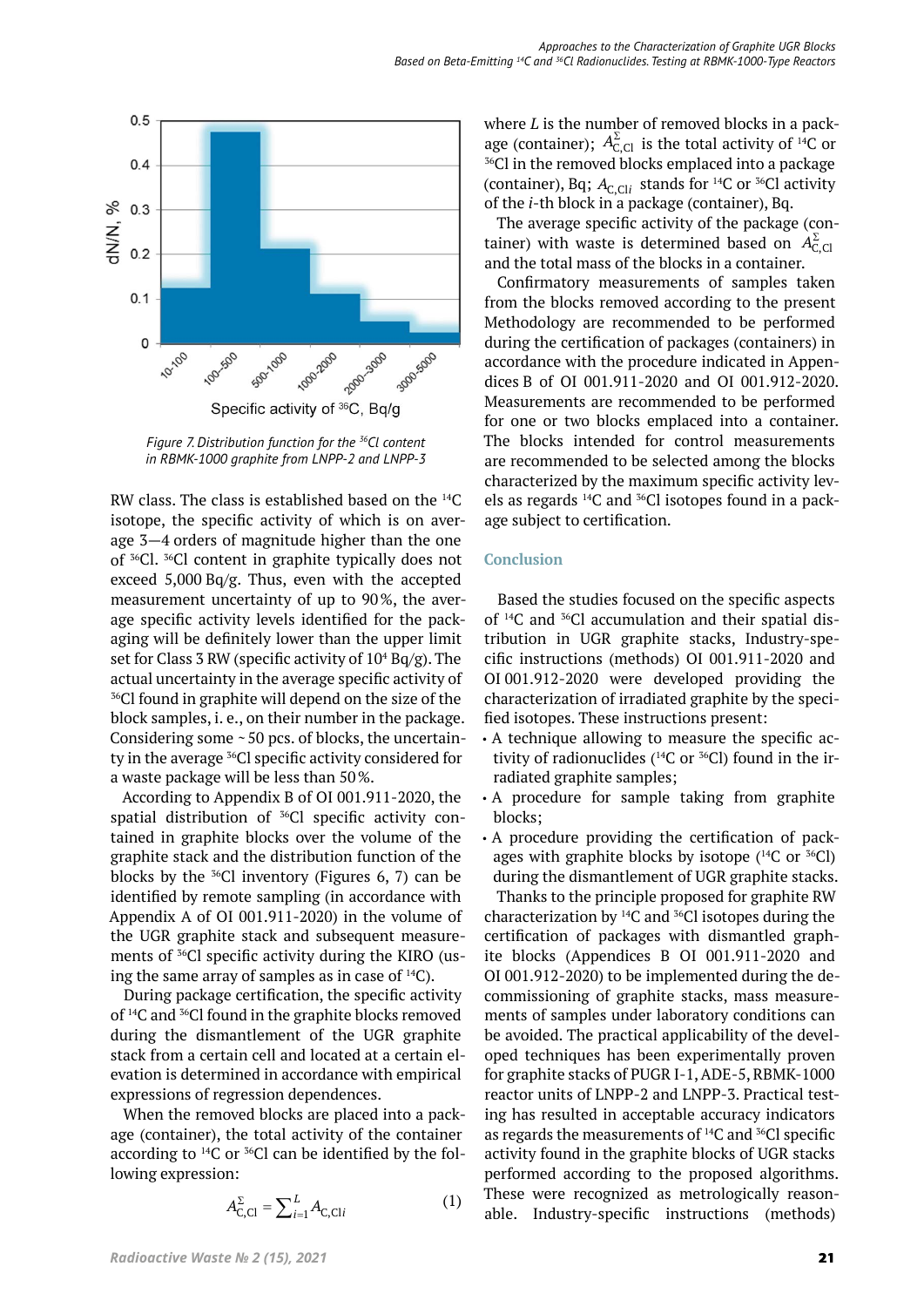OI 001.911-2020 and OI 001.912-2020 were certified by the Metrological Department of JSC VNIINM named after A. A. Bochvar.

Regression dependences representing the content of 14C and 36Cl isotopes in graphite RW derived base on relevant provisions of OI 001.911-2020 and OI 001.912-2020 are considered applicable not only in the cases associated with the certification of packages with dismantled UGR graphite blocks. These can be used to specify the total  $^{14}C$  and  $^{36}Cl$ inventory found both in the dismantled graphite UGR RW during its disposal in RWDF of various types and in case of facility decommissioning according to the entombment option. These dependencies provide more accurate estimates (the results obtained are never underestimated) regarding the content of these radionuclides and avoid unreasonably (overly conservative) overestimated forecasts as regards the potential hazard of graphite RW when different disposal options are considered and their safety is evaluated.

## **Acknowledgements**

The authors would like to express their gratitude and appreciation to the employees of the Leningrad Nuclear Power Plant operated as a branch of the Rosenergoatom Concern, in particular, to Bugakov I. M., Kudryavtsev K. G., Lozhnikov I. N., Mochenov D. M., Kharakhnin S. N., Khromov A. V. and others for the cooperation during the formation of graphite sample array and the initial data provided on LNPP-2 and LNPP-3 operational characteristics for the study performed and the evaluation of its findings.

### **References**

1. Dorofeev A. N., Komarov E. A., Zakharova E. V., Volkova A. G., Linge I. I., Utkin S. S., Ivanov A. Yu., Pavliuk A. O., Kotlyarevskij S. G. K voprosu zakhoroneniya reaktornogo grafita [On Reactor Graphite Disposal].*Radioaktivnyye otkhody — Radioactive Waste,* 2019, no. 2 (7), pp. 18—30. DOI: 10.25283/2587-9707-2019-2-18-30.

2. Pavlyuk A. O., Kotlyarevsky S. G., Kan R. I., Volkova A.G., Zakharova E.V. Eksperimental'nyye issledovaniya protsessa vyshchelachivaniya dolgozhivushchikh radionuklidov<sup>14</sup>С i <sup>36</sup>Cl iz obluchennogo grafita [Experimental Studies of Long-lived <sup>14</sup>С and <sup>36</sup>Сl Radionuclide Leaching from Irradiated Graphite]. *Radiokhimiya — Radiochemistry,* 2021, vol. 63, no. 2, pp. 149—159. DOI: 10.31857/S0033831121020088.

3. Poncet B., Laurent P. Method to assess the radionuclide inventory of irradiated graphite waste from gas-cooled reactors.*Journal of Radioanalytical* 

*and Nuclear Chemistry,* 2013, no. 298, pp. 941—953. DOI: 10.1007/s10967-013-2519-6.

4. Talitskaya A.V., Zakharova E.V., Andryuzhenko N. D., Bochkarev V. V. Otsenka dolgovremennoi bezopasnosti ob"ekta okonchatel'noi izolyatsii ra‑ dioaktivnykh otkhodov, sozdavaemogo pri vyvode iz ehkspluatatsii promyshlennogo uran-grafitovogo reaktora [Long-Term Safety Assessment of Radioactive Waste Disposal Facility Formed During Decommissioning Uranium-Graphite Production Reactor].*Yadernaya i radiatsionnaya bezopasnost' — Nuclear and Radiation Safety,* 2017, no. 2 (84), pp. 54—60.

5. NP-093-14. *Kriterii priyemlemosti radioaktivnykh otkhodov dlya zakhoroneniya* [Radioactive Waste Ac‑ ceptance Criteria for Disposal].

6. ISO 16966-2013. Nuclear-energy  $-$  Nuclear fuel technology — Theoretical activation calculation method to evaluate the radioactivity of activated waste generated at nuclear reactors.

7. IAEA Nuclear Energy Series NW-T-1.18. Determination and use of scaling factors for waste characterization in NPP. IAEA, Vienna, Austria, 2009.

8. Zherebtsov A. A., Varlakov A. P., Germanov A. V., Sharov D. A., Eltsin V. F., Churakov A. K., Skakun G. E. Podkhody k kharakterizatsii RAO, obrazuyushchikh‑ sya pri realizatsii proyekta "PRORYV" [Approaches to the characterization of RW generated during the implementation of the PRORYV project]. *Radioaktivnyye otkhody — Radioactive Waste,* 2018, no. 2 (3), pp. 88—94.

9. Bushuev A. V., Kozhin A. F., Petrova E. V. et al. *Radioaktivnyy reaktornyy grafit* [Radioactive Reactor Graphite], Moscow, National Research Nuclear University MEPhI Publ., 2015. 148 p.

10. Nicaise G. O., Poncet B. A reverse method for the determinationof the radiological inventory of irradiatedgraphite at reactor scale.*Kerntechnik,* 2016, vol. 81, no. 5, pp. 565—570. DOI: 10.3139/124.110732; Ponce B. Otsenka soderzhani‑ ya izotopa 36Cl v grafite po metodike EDF: otbor prob i "effekt samorodka" [Evaluation of <sup>36</sup>Cl Isotope Content in Graphite by the EDF Method: Sampling and the Nugget Effect]. EDF-Rosenergoatom Workshop, 2017.

11. Levin V. I.*Polucheniye radioaktivnykh izotopov*  [Extraction of Radioactive Isotopes]. Moscow, Atomizdat Publ., 1972. 256 p.

12. Hot cell post-irradiation studies of graphite stack samples (cores) from Leningrad NPP unit No.2 in 2018. Report, inv. No. 110.9-15vn-19. 78 p.

13. Pavlyuk A. O., Kotlyarevsky S. G., Kan R. I. *Rekomendatsii po poryadku pasportizatsii grafitovykh RAO*  [Recommendations on the Graphite Radioactive Waste Certification Procedure]. PDC UGR JSC. Inv. No. LKIRO-3349.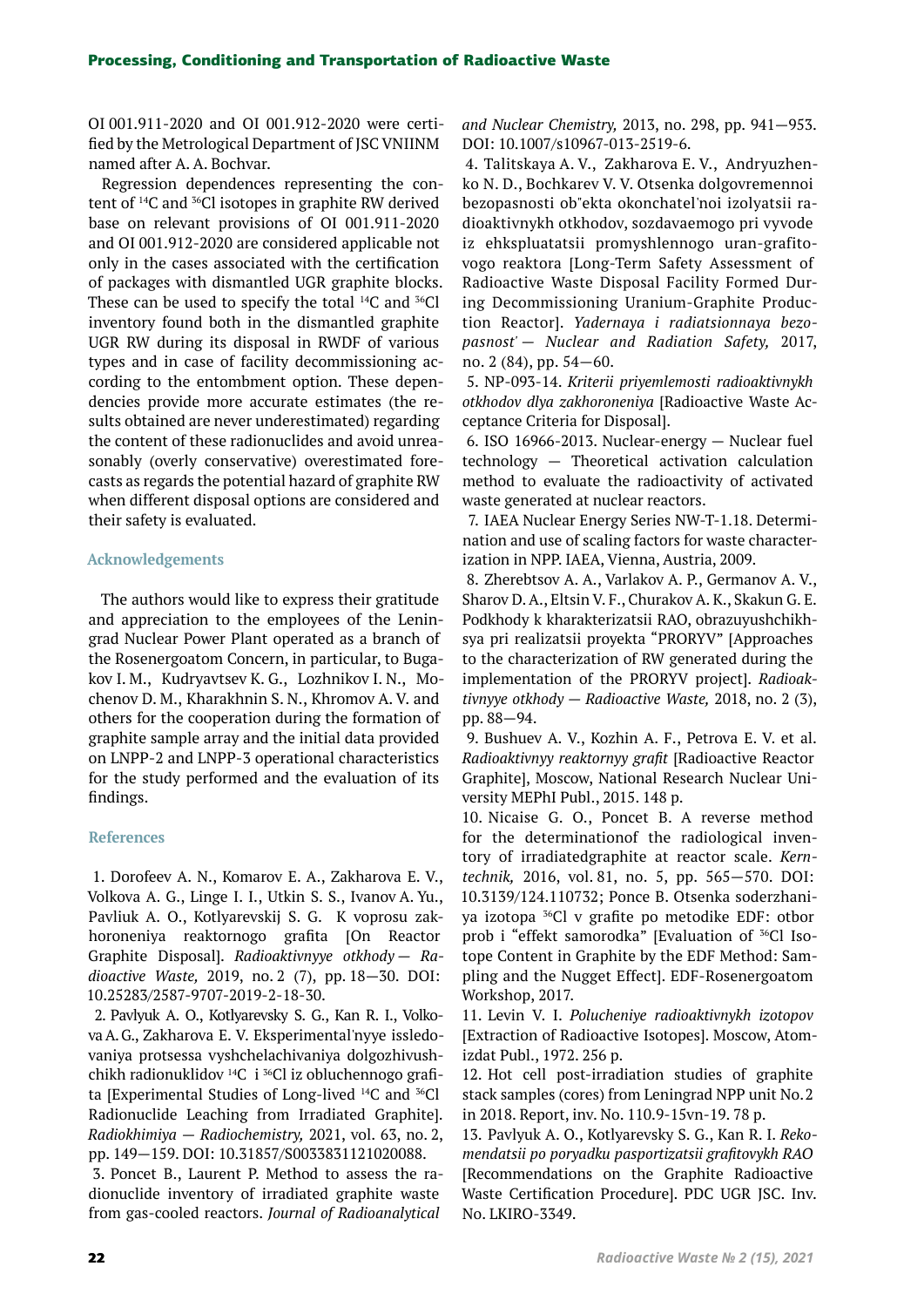14. Pavlyuk A. O., Kotlyarevsky S. G., Kan R. I., Volkova A. G., Zakharova E. V.*Otraslevaya instruktsiya "Metodika izmereniy udel'noy aktivnosti ugleroda-14 v grafitovykh blokakh radiometricheskim metodom"* [In‑ dustry instruction. Methodology Applied to Measure the Specific Activity of Carbon-14 in Graphite Blocks by Radiometric Method] OI 001.912-2020 (Certificate of Attestation No. 01.00044 / 4119-2020).

15. Pavlyuk A. O., Kotlyarevsky S. G., Kan R. I., Volkova A. G., Zakharova E. V.*Otraslevaya instruktsiya "Metodika izmereniy udel'noy aktivnosti khlora-36 v grafitovykh blokakh radiometricheskim metodom"* [In‑ dustry instruction. Methodology Applied to Measure the Specific Activity of Chlorine-36 in Graphite Blocks by Radiometric Method] OI 001.911-2020 (Certificate of Attestation No. 01.00044 / 4120-2020). 16. Bespala E. V., Pavlyuk A. O., Kotlyarevsky S. G. O forme nakhozhdeniya i kharaktere svyazi 14C v obluchennom grafite uran-grafitovykh yadernykh reaktorov [About Chemical Form and Binding Energy of 14C in Irradiated Graphite of Uranium-Graphite Nuclear Reactors].*Izvestiya vysshikh uchebnykh zavedeniy. Yadernaya energetika — Proceedings of Higher Educational Institutions. Nuclear Energy,* 2017, no. 4, pp. 116—126. DOI: 10.26583/npe.2017.4.11.

17. Pavlyuk A. O., Kotlyarevsky S. G., Bespala E. V., Volkova A. G., Zakharova E. V. Analiz vozmozhnosti snizheniya potentsial'noy opasnosti grafitovykh radioaktivnykh

otkhodov pri termicheskoy obrabotke [Evaluating the Opportunities for Reducing the Potential Hazard of Graphite Radioactive Waste During Its Heat Treatment]. *Izvestiya TPU. Inzhiniring georesursov — Georesource Engineering,* 2017, vol. 328, no. 8, pp. 24—32.

18. Pavlyuk A. O., Kotlyarevsky S. G., Kan R. I., Volkova A. G., Zolotov D. A., Pakhnevich A. V., Zakharova E.V., Shiryaev A. A. Opredeleniye parametrov poristoy struktury obluchennogo grafita, vliyayushchikh na mekhanizmy vykhoda dolgozhi‑ vushchikh radionuklidov pri kontakte s zhidkimi sredami [Specifying the Parameters of Porous Irradiated Graphite Structure Affecting the Mechanisms of Long-lived Radionuclides Release Due to Their Interaction with Liquid Media].*Radiokhimiya — Radiochemistry,* 2020, vol. 62, no. 6, pp. 526—535. DOI: 10.31857/S003383112006009X.

19. Pavliuk A. O., Kotlyarevsky S. G., Kan R. I., Gorshkov V.B., Maksimova I.M., Volkova A.G., Zakharova E. V., Stepanov A. V., Volkovich A. G., Simirsky Yu. N., Dushin V. N., Alekseev I. E., Merkulov V. G., Tchibisov E. V., Kabanov D. V. Fabrication and Calibration of New Carbon-14 Reference Standards Using Irradiated Graphite from Uranium-Graphite Reactors.*Nuclear Inst. and Methods in Physics Research. Section A: Accelerators, Spectrometers, Detectors and Associated Equipment,* 2021, vol. 1003 (7), p. 165350. DOI: 10.1016/j.nima.2021.165350.

# **Information about the authors**

*Pavliuk Alexander Olegovich,* PhD, head of the group, "Pilot & Demonstration Center for Decommission‑ ing of Uranium-Graphite Nuclear Reactors", JSC (Building 179, 13 Avtodoroga, Seversk, Tomsk Region, 636000, Russia), e-mail: info@dnrc.ru.

*Kotlyarevskij Sergey Gennadievich,* leading engineer, "Pilot & Demonstration Center for Decommissioning of Uranium-Graphite Nuclear Reactors", JSC (Building 179, 13 Avtodoroga, Seversk, Tomsk Region, 636000, Russia), e-mail: info@dnrc.ru.

*Kan Roman Igorevich,* engineer-physicist, "Pilot & Demonstration Center for Decommissioning of Urani‑ um-Graphite Nuclear Reactors", JSC (Building 179, 13 Avtodoroga, Seversk, Tomsk Region, 636000, Russia), e-mail: kri@dnrc.ru.

*Volkova Anna Genrihovna,* PhD, Senior Researcher, Federal State Budgetary Institution of Science А. N. Frumkin Institute of Physical Chemistry and Electrochemistry of the Russian Academy of Sciences (31, Leninsky Av., Moscow, 119071, Russia), e-mail: anna.agv@yandex.ru.

*Zakharova Elena Vasil'evna,* PhD, Head of the Laboratory, Federal State Budgetary Institution of Science А. N. Frumkin Institute of Physical Chemistry and Electrochemistry of the Russian Academy of Sciences (31, Leninsky Av., Moscow, 119071, Russia), e-mail: zakharova@ipc.rssi.ru.

*Ilyukhina Maria Anatolievna,* PhD, Head of the Laboratory of Nuclear Metrology, JSC "A. A. Bochvar High-Technology Research Institute of Inorganic Materials" (5а, Rogova St., Moscow, 123060, Russia), e-mail: MAIlyukhina@bochvar.ru.